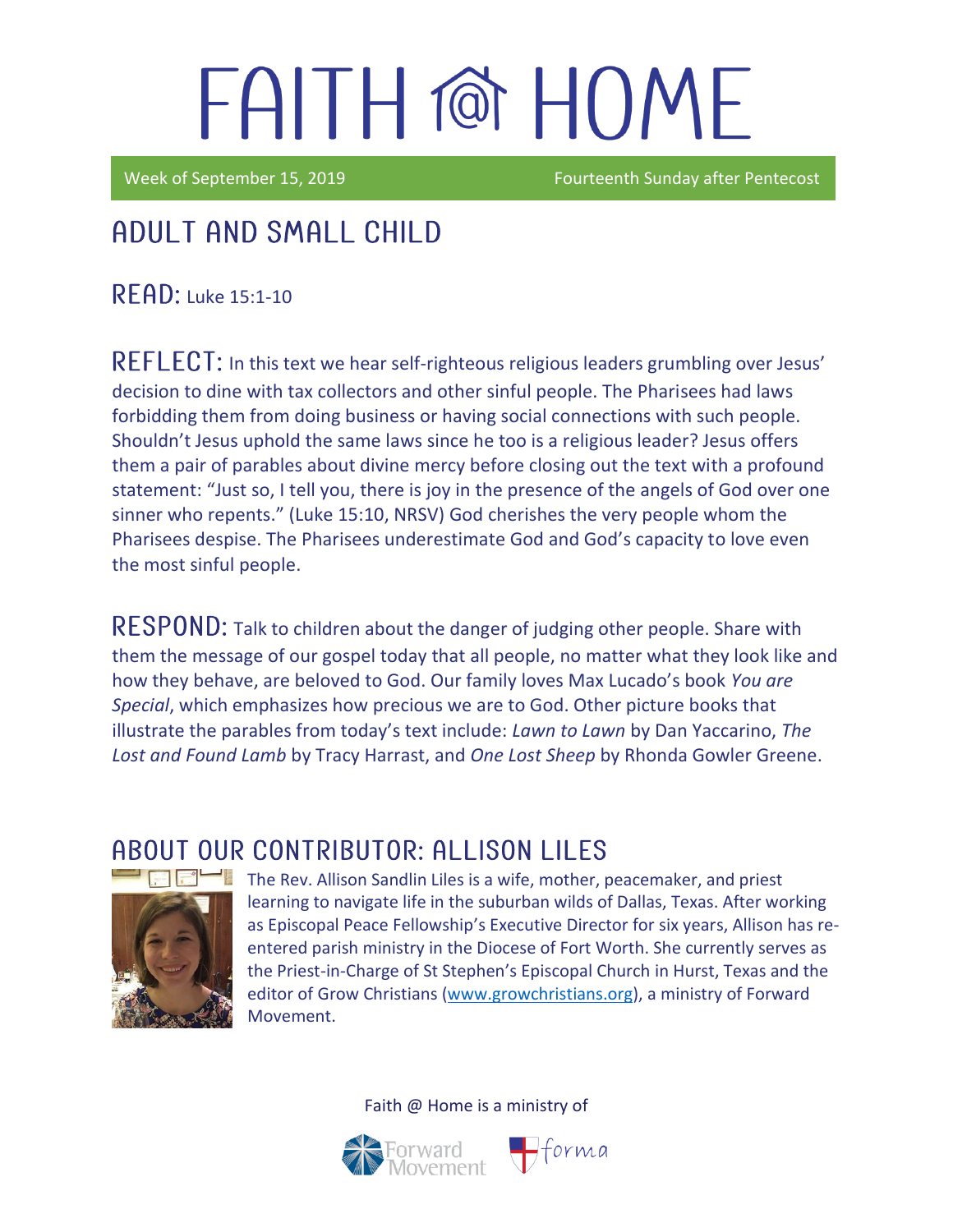Week of September 15, 2019 **Fourteenth** Sunday after Pentecost

### Adult and elementary

 $READ:$  Luke 15:1-10

i

REFLECT: At the start of this story from Luke, the scribes and the Pharisees are upset with Jesus because he "welcomes sinners and eats with them." (Luke 15:1, NRSV) This is something that Jesus does time and time again. He spends time with the people who you would least expect: the outcast, the different, and others upon whom society frowns. Why does Jesus do this? Because "there will be more joy in heaven over one sinner who repents than over ninety-nine righteous persons who need no repentance." (Luke 15:7, NRSV) Jesus loves us, no matter who we are.

When we are lost, when we are outcasts, and when it seems like the whole world is against us, Jesus still loves us and invites us to be a part of the family of God. Following Jesus' example, we should love those who others don't, too. We do this because it shows God's love to other people--and they may respond by loving God, too!

RESPOND: Who are some of the people in your church, school, or community who need to be invited or welcomed to a meal? Use paper to make an "invitation" listing these people. As a family, pray that you can open your mind and hearts to follow Jesus' example and welcome those who are on the margins. If you feel comfortable doing so, choose a person (or even a family) from the list to invite for a meal.

### ABOUT OUR CONTRIBUTOR: VICTORIA HOPPES



Victoria Hoppes is the Camp Director at Waycross Camp and Conference Center and the Youth Ministry Coordinator for the Episcopal Diocese of Indianapolis. She has ministry experience with youth, family, and camping programs at both the parish and diocesan levels. She holds degrees from Texas Lutheran University and Luther Seminary. She also holds a certificate in Youth and Family Ministry from Forma's certificate program. You can follow Victoria on her website, [www.ministryincontext.com,](http://www.ministryincontext.com/) or on social media (@vlhoppes).

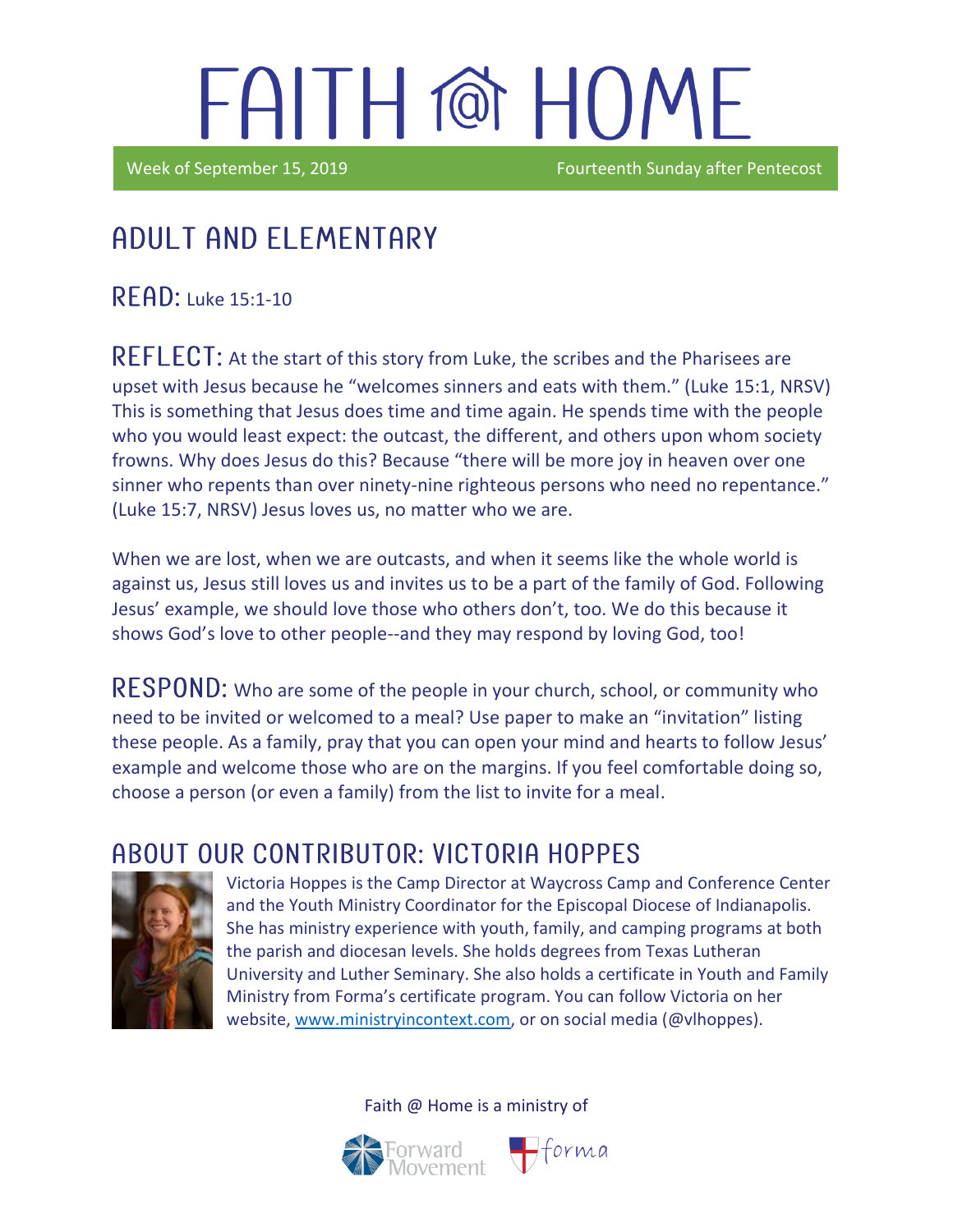Week of September 15, 2019 **Fourteenth Sunday after Pentecost** 

## Adult and youth

 $R$  $F$  $R$  $D$ : Luke 15:1-10

in the contract of the contract of the contract of the contract of the contract of the contract of the contract of the contract of the contract of the contract of the contract of the contract of the contract of the contrac

REFLECT: In this Scripture passage, the Pharisees and scribes started to become frustrated with Jesus for spending time with the tax collectors and other sinners. Jesus tells them a parable about a shepherd losing one sheep out of a herd. That shepherd will search for the lost sheep and will be excited when they find the missing sheep. He continues with a parable about a woman who would search for one silver coin that has gone missing. Jesus wraps up both stories with the excitement of God over one sinner's repentance.

Ever been lost? Or felt as though you couldn't find your family or friends? Or lost an item or pet? How excited were you when you were found or found the item you lost? That joy is how God feels when we turn around and commit to changing our behavior after sinning against God or the people around us.

RESPOND: Think about a time you felt lost, emotionally or physically. Write a letter to yourself or God describing how you felt about being lost and how happy you were to be found. If you are still in a time of feeling "lost," then write about how you will feel once you are "found" or ways you can find God in the period of feeling "lost."

#### A BOUT OUR CONTRIBUTOR: WALLACE BENTON



Wallace Benton serves as the Assistant to the Rector for Youth Ministries at St. David's Episcopal Church in Roswell, GA. He's been fortunate to have grown up in the Episcopal Church and became interested in youth ministry after volunteering with his former youth program after college. Wallace has worked diocesan retreats and activities such as New Beginnings and Happening. Currently, he is the lay director for New Beginnings in the Diocese of Atlanta. He is also a member of the Episcopal Youth Ministry in ATL podcast (which you should check out immediately!).